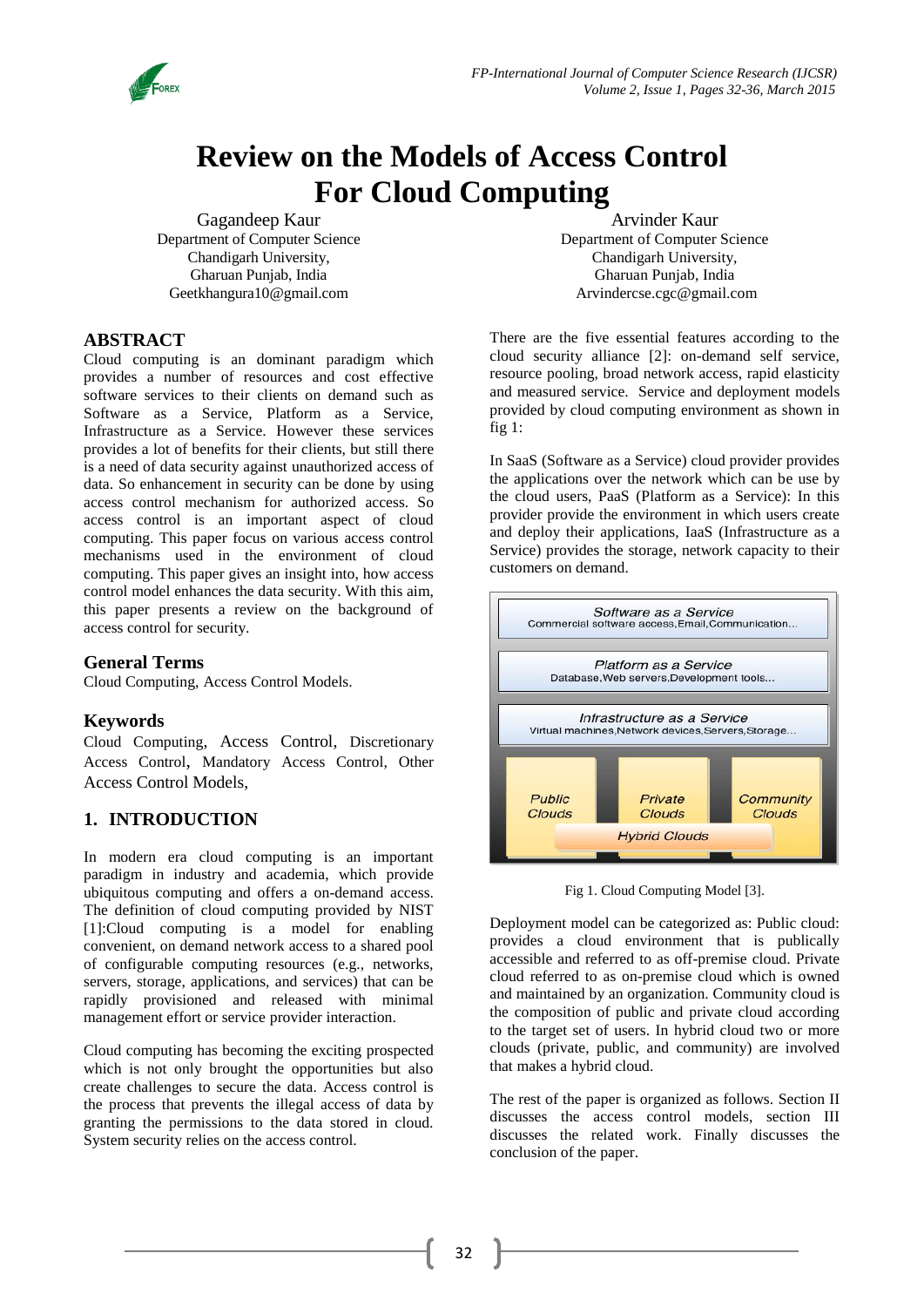

# **2. ACCESS CONTROL MECHANISM**

Access control is any mechanism or policy that grants and denies the access of any system and always identifies the illegal access performed by unauthorized users [4]. Identity based access control model are mostly used access control models [4].

Access control was initiate in 1960's to manage the shared information access. Access control is an important aspect of data security in which primary features such as confidentiality, integrity and availability is directly bind (tied). From the perspective view of access control cloud provider provide the following: i) control the access to the services based on the same policies and purchased customer service level. ii) Control the access of users' data from other users. iii) Control the access of both admin function based on privilege and consumer functions. iv) Update and maintain policies of access control. So access control ensures the legal access of data resource by limit the user privilege to access the data or file.

Cloud storage access control has becoming a challenging subject or issue in area of research and many scholars have done lots of researches on access control methods.

## **3. RELATED WORK**

Traditional access control methods can be categorized as DAC (discretionary access control) [5], MAC (mandatory access control) [6], RBAC (role based access control) [7]. These models are based on centralized control model which are applied to the environment of static single domain.

DAC (discretionary access control) the object owner decides and set the permission to access the data for other users. DAC provides the access of data based on identity of user and authorization that define the permission (write/read/execute) for same group member and other group members. User has the total control over the programs. DAC contains the access attributes and rules. Access attribute provides the distinct authorization level and access rules describe the methods to prevent the sensitive data from unauthorized access. DAC deals with the i) system auditing event ii) permission inheritance iii) user-based authorization iv) admin privileges.

In MAC (mandatory access control) used by the multi level security system where admin decide the access permissions of the system not by any other subject.MAC model is based on level of security and number of subjects for accessing the objects. Traditional MAC security consideration is [8]: read down (current security level of user must control the object access being read), write up (current security level of user must control the object access being write). MAC follow the hierarchical approach to control the cloud data access which is depend on level of security and widely used in government and military applications.

#### **A. Role Based Access Control Model**

Role based access control RBAC model was first time develop by the American National Standardization Technical Committee in 90's. RBAC method defines the role concepts and reduce the defect of management that arises by assigning the permission for access directly to user in standard matrix model [9]. Roles in RBAC acts as a bridge between the permission and user access [10] which logically separate the permission and user access. The procedure of access control: mapping of permissions and role and role and user. R Sandhu et al of George proposed RBAC96 mechanism in 1996 [11] having systemic introduction. After that ARBAC97 (administrative RBAC) [12] was proposed by R Sandhu which describe the concepts of management roles and right also modified the centralized management of role assignment and definition.

M. B. Zhao et al. [13] proposed CCRBAC (cloud computing RBAC) model having three constraints environment, tense and limitation. To enhance the flexibility of access control mechanism attribute of subjects and objects were modified and also provided the subject role. Subject and object security level and attribute were also imported into this model.

Bertino et al [14] proposed the temporal-RBAC (TRBAC) model which considers the run-time role enables and disables according to user requests. In [15], the authors discussed that sometimes roles need to be enabled all the time. In the context of this they presented a generalized TRBAC (GTRBAC) model that support the activation of roles instead role enabling. When any user assumes a role this role known as role activation. GTRBAC proposed the enabling and disabling of constraints on the duration of activation assigned to any user. The greater number of role activation within a specific interval of time by a single user.

L. L. Wei [16] proposed a risk based dynamic multi domain access control model. They focused on the concepts of risk into access control. The level of risk and length visit both were linked together. Thereby they realized the fine grain access control.

Q. N. Shen et al. [17] presented a flexible access control mechanism for storage of cloud. This mechanism was RBAC model based and label of organization and grouping of many security attributes logically were combined. They ensure the strong isolation of data for the different enterprises and provide proper isolation for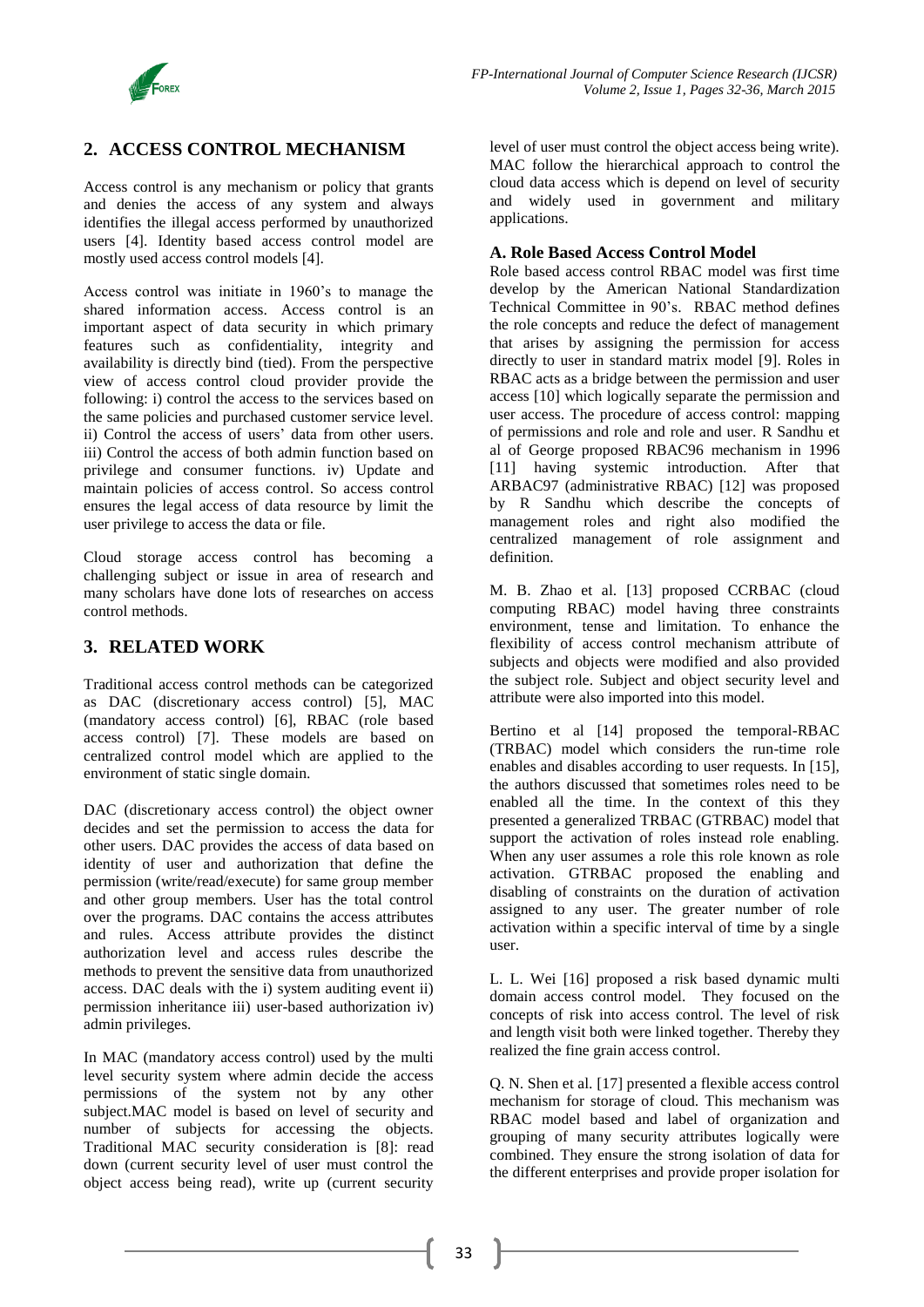internal data of enterprise. They realized the sharing of data between the enterprises by importing the concept of virtual organization at the same time and restrict the sharing of data between the competitive enterprises by importing the concept of interest conflict.

Y. P. Zhu and J. Zhang [18] proposed an extension of RBAC in SaaS (Software as a Service) in multitenant environment by considering the roles particularity. This model contains a tenement role. Another variant of access control models for cloud computing proposed based on the RBAC named as Attribute role based access control model (ARBAC) [19], where certain attributes and values are assigned to the data objects, a appropriate value for attributes need to be submitted by the user with a particular role and service provider provides the access to the objects after the completion of proper validation.

T. Ristenpart et al. [20] presented fine grain ARBAC key based mechanism where symmetric or private keys are assigned to user to encrypt or decrypt the attribute values that are defined for data objects and privacy of these objects need to be protected.

Distributed RBAC model was proposed in dynamic alliance environment named as DRBAC (Distributed Role based Access Control for Dynamic Coalition Environments) by Freudenthal et al. [21]. This model has three features which makes it different from RBAC model named as: numerical attributes, third part appointment and certificate reservation. DRBAC merge the advantages of trust management system and RBAC. The user of this model needed to manage the identity information because data and services were stored in the cloud of same type which made the identity authentication requests of cross-domain complex.

In [22], the author proposed the cloud-RBAC model which serves on platform of cloud computing. The features of RBAC and DRBAC inherited by this model and contain one role of admin. Each user had an different cloud-RBAC identity. The supplied resources without the information included in identity that was a certificate. Each role in this model had a information of domain and each domain had a specific admin role for the management of internal RBAC. Redundancy of data due to the superabundant identity information management has been reduced by Cloud-RBAC and also improve the performance of access control system.

#### **B. Trust Based Access Control Model**

Z. J. Tan [23] proposed the TBDAC (Trust Based Dynamic Access Control) model which is the combination of RBAC and trust management. The light weight certificate provided by the model by which user certify the validity of identity and the access rights via information of roles and trust rank in the certificate. The trust model based on vector mechanism [24], the

literature present the entity of trust rank in two ways: recommended and direct trust. The attack to recommended and direct trust were resisted by the strategies given by this model.

In [25], discussed the idea of trust rank into model of access control and they analyzed the features of cloud computing security and proposed a trust based multi domain access control model based on the management of trust and RBAC model. This model built the relation between the user and platform of cloud computing by analyzing the action of users.

### **C. Access Control Model Based on Attribute-Based Encryption**

Elisa Bertino, Mohamed Nabeel [26] proposed fine grained access control system based on attribute among users group each identified by attributes set. Attribute based systems needed by a collaborative application for the distribution and management of group keys. Monotonic access control policy over the attributes set supported by this system. This system reduce the requirement of establishing private communication channels which were expensive.

J. Bethencour [27] proposed a CP-ABE (ciphertextpolicy attribute-based encryption) [28] and AB-ACCS (Attributes Based Access Control for Cloud Storage) access control method. The user was associated to attributes group and data was associated to condition of attributes group. The decryption of data could be done if the user satisfied the conditions of attribute. By controlling the ciphertext attributes of data the access authority could managed by the owner of data thus this model reduced the cost of management of access authority.

C. Hong et al. [29] presented ciphertext access control method based on the algorithm of secret sharing scheme. This method moved the secret key reencryption [30] caused by access control strategy change, thereby this mechanism reduced the reencryption cost of data owner and also reduced the complexity of authority management.

Jingxin K. W. et al [31], presented a model for data security and authentication for hybrid cloud. They discussed different techniques to protect the data of users from illegal access. This security model contains authentication interface, multilevel virtualization and single encryption. The main focus of this idea was authentication which is based on CA and PKI model.

In [32], the author proposed a distributed access control model based on attributes by using the KP-ABE (Key policy attribute based encryption) characteristics [33] and CP-ABE. The author analyzed that the model could satisfy the requirement of users of constituting multiple access control strategies. The architecture of authorization of unified authorization party adopted in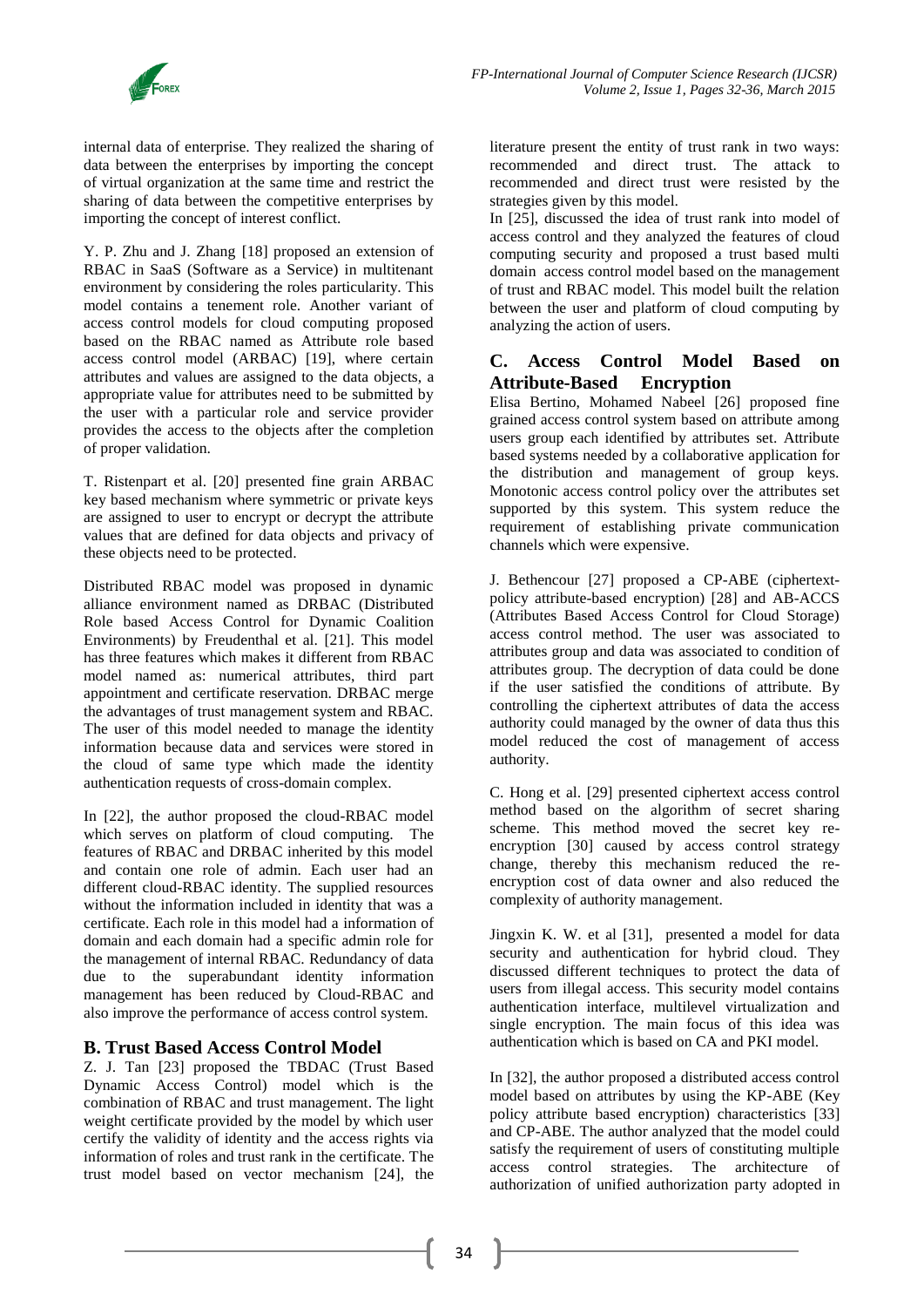

this model and certified the identity of users by using PKI (Public key infrastructure) to provide the roles public and private key certificate.

S. Yu et al. [34] presented the strategies of access control on the theoretical basis of KP-ABE, PRE (Proxy Re-encryption) and LRE (Lazy Reencryption) [35,36]. This method used the KP-ABE to manage the information of secret keys that were interchangeable between the owner and user of data. The method of LRE utilized to reduce the cloud computational pressure.

#### **4. CONCLUSION**

In cloud computing access control is major area of research to enhance the users data security which is stored in cloud computing environment. Various access control methods are discussed that are widely used previously and presently. To ensure security of users data DAC, MAC and RBAC provide the access control methods. The traditional access control model is DAC, MAC and RBAC and some other related access control models are discussed. The main focus of this paper is to understand the different access control methods in cloud computing. In access control models always conflicts exists between the resource consumption and security. For the higher security in access control with less computation cost and communication and storage will be the main focus for researcher for ongoing exploration.

### **5. REFERENCES**

- [1] P. Mell and T. Grance, "Draft nist working definition of cloud computing" ,vol.15, Aug 2009.
- [2] Cloud Security Alliance. (2009, Apr. 1). Security Guidance for Critical Areas of Focus in Cloud Computing [R/OL]. http://www.cloudsecurityalliance.org/guidance/csaguide.v1.0.pd f.Tavel, P. 2007 Modeling and Simulation Design. AK Peters Ltd.
- [3] Jansen W. and Grance T. (2011). Guidelines on security and privacy in public cloud computing. NIST Special Publication 800-144.
- [4] Yingjie Xia, Li Kuang and Mingzhe Zhu "A Hierarchical Access Control Scheme in Cloud using HHECC" Information Technology Journal 9 (8): 1598-1606 , 2010.
- [5] R. Sandhu and Q. Munawer. (1998). How to do Discretionary Access Control Using Roles[C]// ACM. Proceedings of the 1998 3rd ACM Workshop on Role-Based Access Control, Fairfax, VA, 1998. NYUSA: ACM, 47-54.
- [6] J. H. Saltzer and M. D. (1975). Schroeder. " The Protection of Information in Computer Systems." Proceedings of the IEEE, 63(9), pp. 1278-1308.
- [7] M. Z. Chen. (2007). "Research on The Application of Rolebased Access Control Model." Journal of Engineering in Tianjin Normal University, 17(2), pp. 35-37.
- [8] Ravi S. Sandhu and Pierangela Samarati "Access Control: Principles and Practice" IEEE Communications Magazine, September 1994.
- [9] W. P. Zhou and S. N. Lu. (2007). Research on RBAC Access Control. computer security, 2, pp.11-16.
- [10] J. B. D. JOSHI, E. BERTINO, U. LATIF, et al. (2005). A Generalized Temporal Role-Based Access Control Model. IEEE Trans on Knowledge and Data Engineering, 17(1), pp. 4-23.
- [11] R. S. Sandhu, E. J. Coyne, H. L. Feinstein, et al. (1996). Role-Based Access Control Models. IEEE Computer, 29(2), pp. 38- 47.
- [12] R. S. Sandhu, V. Bhamidipati and Q. Munawer. (1999). The ARBAC97 model for role-based administration of roles. ACM Transaction on Information and System Security, 1, pp. 105- 135.
- [13] M. B. Zhao and Z. Q. Yao. (2011). RBAC-based Access Control Model in Cloud Computing. Computer Application, 32(S2), pp. 267-270.
- [14] D. Nurmi, R. Wolski, C. Grzegorczyk, S. Soman, L. Youseff and D. Zagorodnov, "The Eucalyptus Open-Source Cloud-Computing System," Proceedings of the International Symposium on Cluster Computing and the Grid, pp. 124-131, 2009.
- [15] B. Shafiq, J. B. D. Joshi, E. Bertino and A. Ghafoor, "Secure Interoperation in a Multi-domain Environment Employing RBAC Policies," IEEE Transactions on Knowledge and Data Engineering, vol. 17, no. 11, pp. 1557-1577, Nov. 2005.
- [16] L. L. Wei and J. B. Yuan. (2012). Research on the Risks in crossdomain RBAC model under cloud computing environment. Mini-Micro Computer Systems, 33(12), pp. 2721-2723.
- [17] Q. N. Shen, Y. H. Yang, X. Yu, et al. (2011). A multi-tenant cloud storage oriented Access Control Strategy. Mini-Micro Computer Systems, 32(11), pp. 2223-2229.M. B. Zhao and Z. Q. Yao. (2011). RBAC-based Access Control Model in Cloud Computing. Computer Application, 32(S2), pp. 267-270.
- [18] Y. P. Zhu and J. Zhang. (2011). Research on Access Control in SaaS.Computer Engineering and Application, 47(24), pp. 12-26.
- [19] K. Yang and X. Jia, "Attribute-based Access Control for Multi-Authority Systems in Cloud Storage," Proceedings of the 32nd IEEE International Conference on Distributed Computing Systems, pp. 536- 545, 2012.
- [20] T. Ristenpart, E. Tromer, H. Shacham and S. Savage, "Hey, You, Get off my Cloud: Exploring Information Leakage in Third-Party Compute Clouds, Proceedings of the 16th ACM Conference on Computer and Communications Security, pp. 199-212, 2009.
- [21] Eric Freudenthal, Tracy Pesin, Lawrence Port, et al. (2012, July). dRBAC: distributed role-based access control for dynamic coalition environments. In: Proceedings of the 22nd International Conference on Distributed Computing Systems(ICDCS'02), 411-434.
- [22] W. L. Deng. (2012). The Application of Access Control System in the Cloud Computing Platform. Bulletin of Science and Technology, 28(12), pp. 214-216.
- [23] . J. Tan, "Research on Trust-based Access Control Model in the Cloud Computing Environment," Ph.D. dissertation, Hunan University, 2011.Q. N. Shen, Y. H. Yang, X. Yu, et al. (2011). A multi-tenant cloud storage oriented Access Control Strategy. Mini-Micro Computer Systems, 32(11), pp. 2223-2229.
- [24] H. Jameel, L. X. Hung, U. Kalim, et al. (2005). A Trust Model for Ubiquitous Systems based on Vectors of Trust Values. In: Proc of 7th IEEE International Symposium on Multimedia. Washington: IEEE Computer Society Press, 674-679.
- [25] Y. Y. Bie and G. Y. Lin. (2012). Trust-based Multi-domain Access Control Strategy in Cloud Computing. Information Security and Technology, 3(10), pp. 39-52.